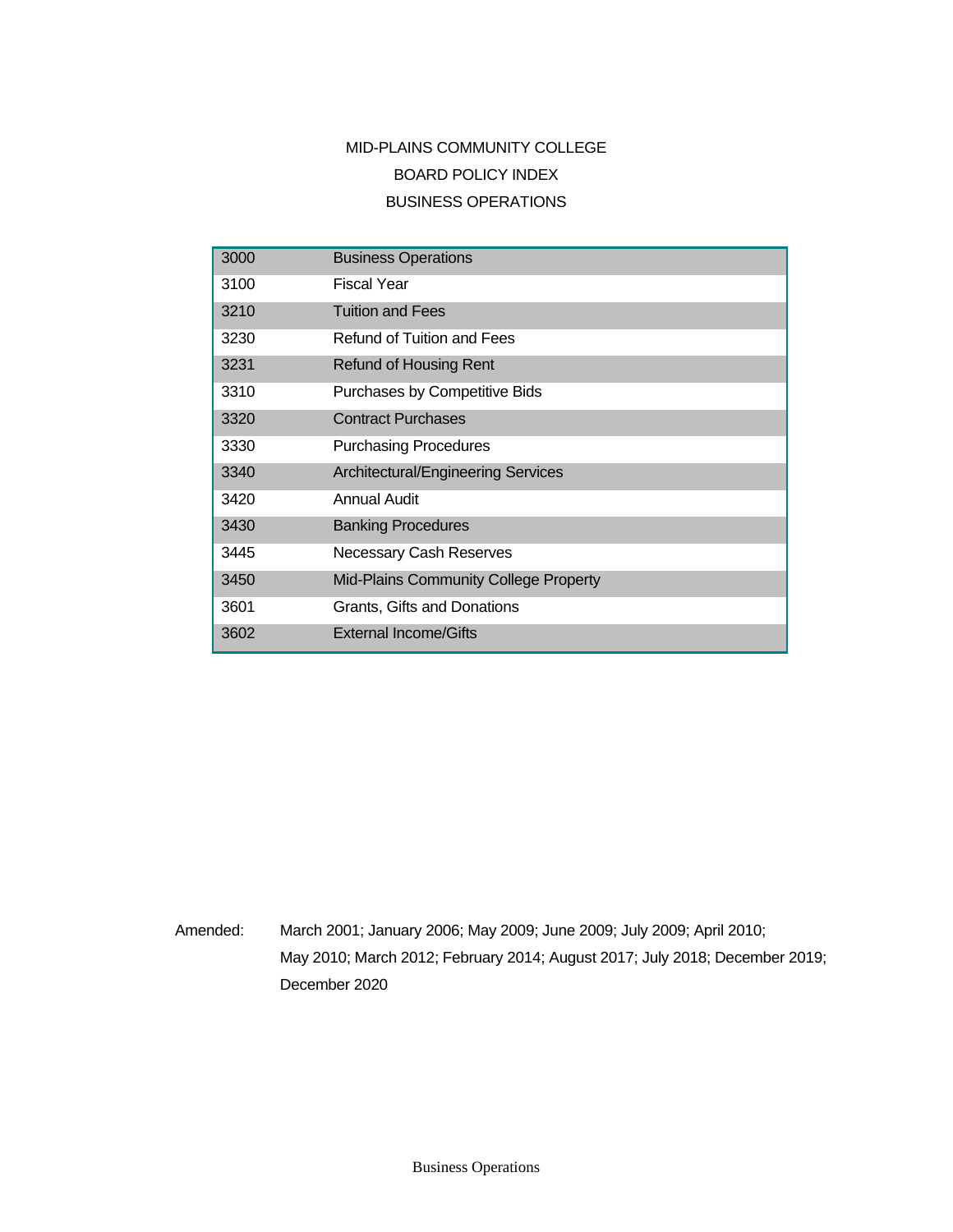The business operations of the Mid-Plains Community College (MPCC) shall be conducted in accordance with the provisions of this policy manual, MPCC business procedures, Governmental Accounting Standards Board (GASB) and Generally Accepted Accounting Principles (GAAP).

Amended: March 2001; March 2012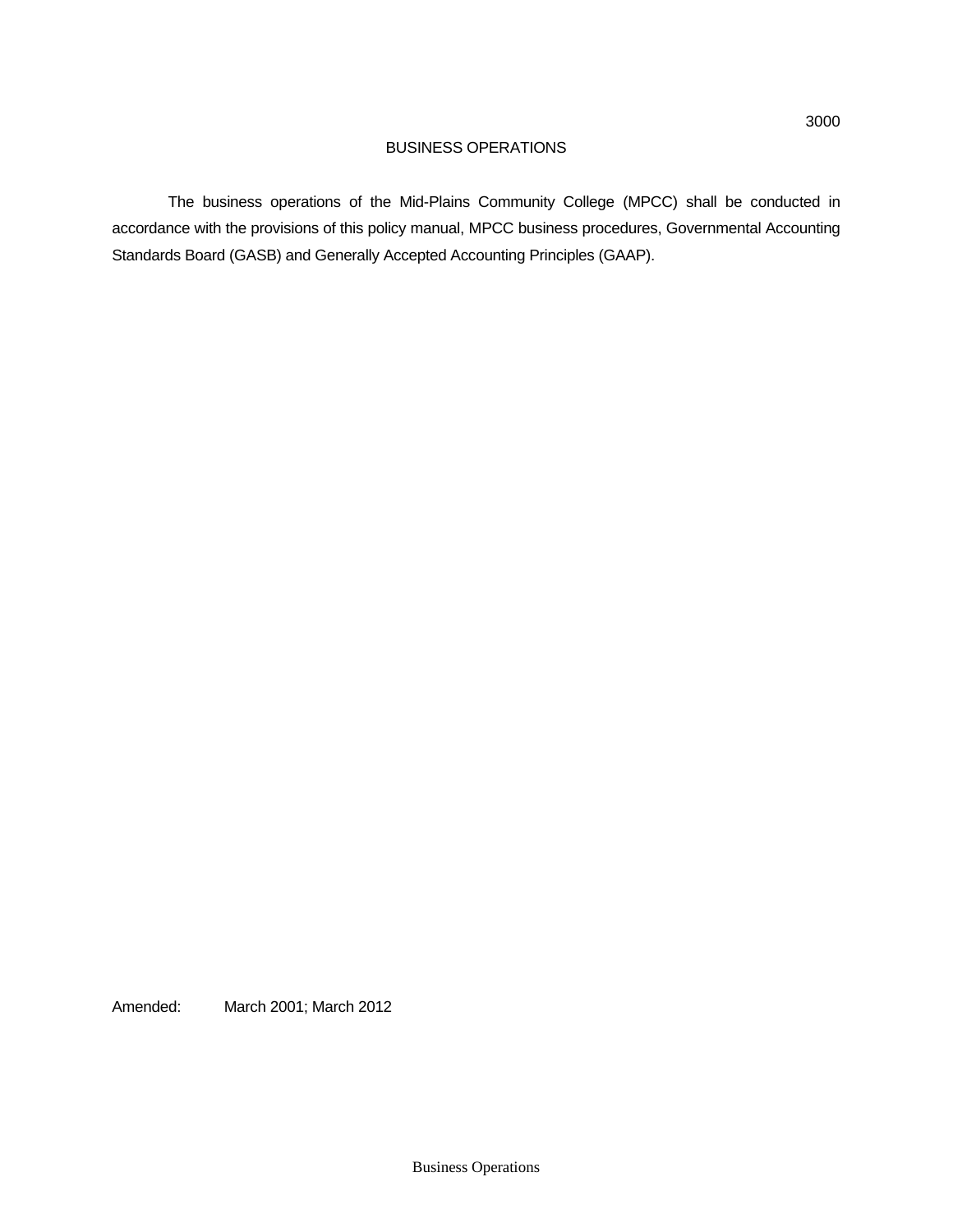# BUSINESS OPERATIONS Fiscal Year

The fiscal year of Mid-Plains Community College (MPCC) shall begin on the first day of July and end on the thirtieth day of June each year.

The budgetary process is:

- 1. In December, the Board of Governors provides overall budget parameters to the President.
- 2. In January, the first preliminary budget is provided to the Board of Governors.
- 3. April through August, the preliminary budget is updated to reflect Board of Governor's decisions on financial matters, including tuition, fees, employee salary/wages and benefits, and room and board.
- 4. In September, the President submits to the Board of Governors a final budget for Board approval.

In July, January and April, the estimated actual revenue and expenditure amounts compared to the budgeted revenue and expenditure amounts are presented to the Board of Governors.

Amended: March 2001, May 2012, December 2019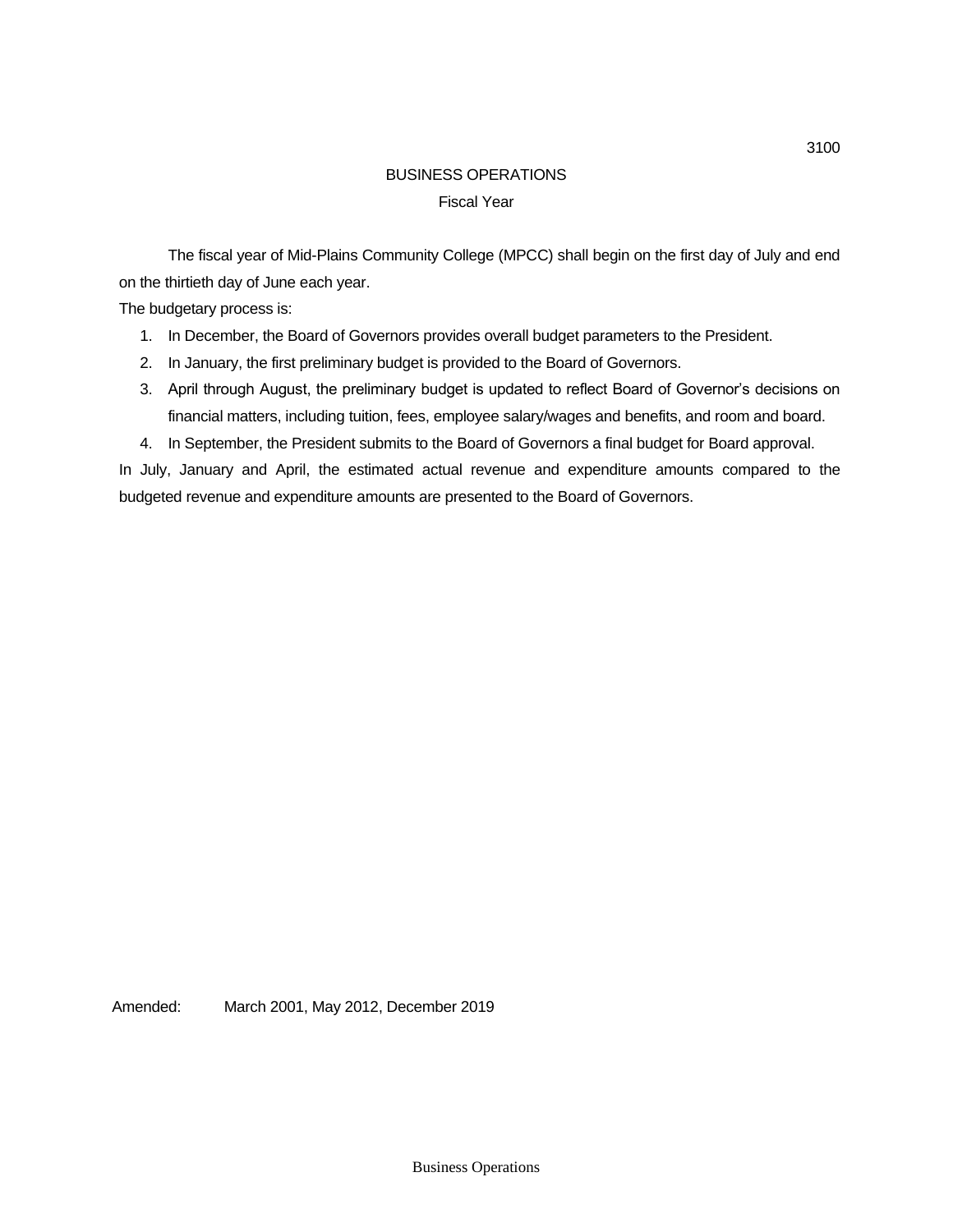## BUSINESS OPERATIONS Tuition and Fees

A schedule of tuition and fees for all credit courses shall be recommended annually, (generally in February), or at other times as may be deemed necessary, to the Board of Governors by the College President. Before implementation, the schedule of rates for tuition and fees must be formally approved by the Board of Governors.

Any non-credit courses, continuing education seminars or educational activities sponsored by the College that requires the use of College personnel shall be assessed fees. Such fees shall reimburse the College for its incurred expenses.

The schedule of tuition and fees shall include separate rates for (1) Nebraska resident students, (2) resident students of Colorado, Kansas, South Dakota, and Wyoming, and (3) all other non-resident students.

For purposes of this policy, senior citizens shall be those persons sixty-two (62) years of age or older. The senior citizen tuition rate shall be thirty-five percent (35%) of the regular resident or nonresident tuition rate, rounded to the nearest whole dollar. This separate rate shall not apply to non-credit courses. When credit class enrollment is limited, regular full paying tuition students shall have priority for enrollment.

The Board of Governors reserves the right to change tuition, fees and other charges without prior notice.

Amended: June 2003; June 2009, May 2012, August 2017, July 2018 Legal Reference: Nebraska Revised Statutes 85-1511(18) (See Appendix)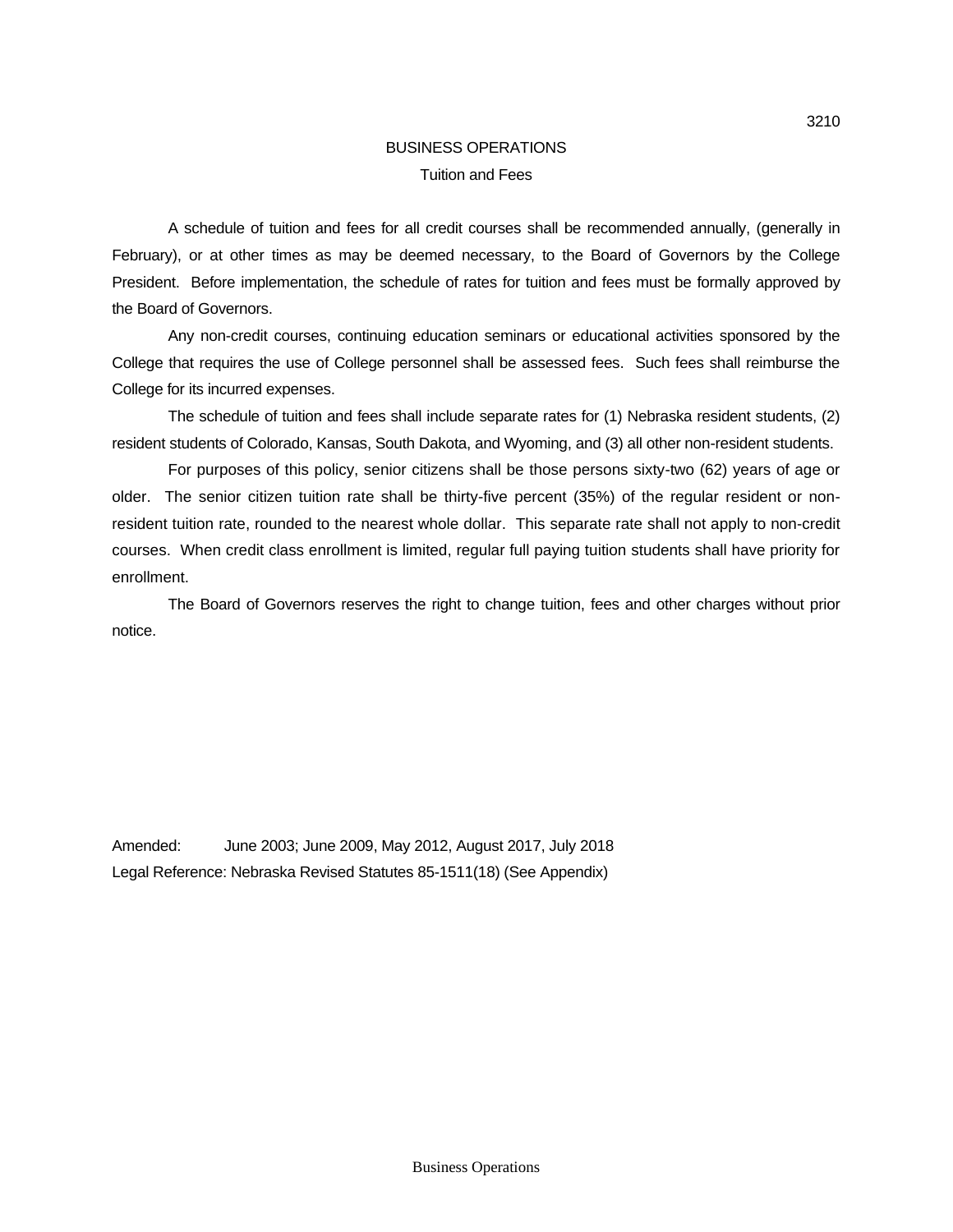### Refund of Tuition and Fees

A schedule of tuition and fees refunds for students who discontinue courses shall be proposed by the President at least annually, (generally in February), and shall be subject to approval by the Board of Governors.

Adopted: June 1997 Amended: March 2001; January 2004; April 2010, May 2012 Legal Reference: Nebraska Revised Statute Article 15, Section 85-1511, (18) (See Appendix)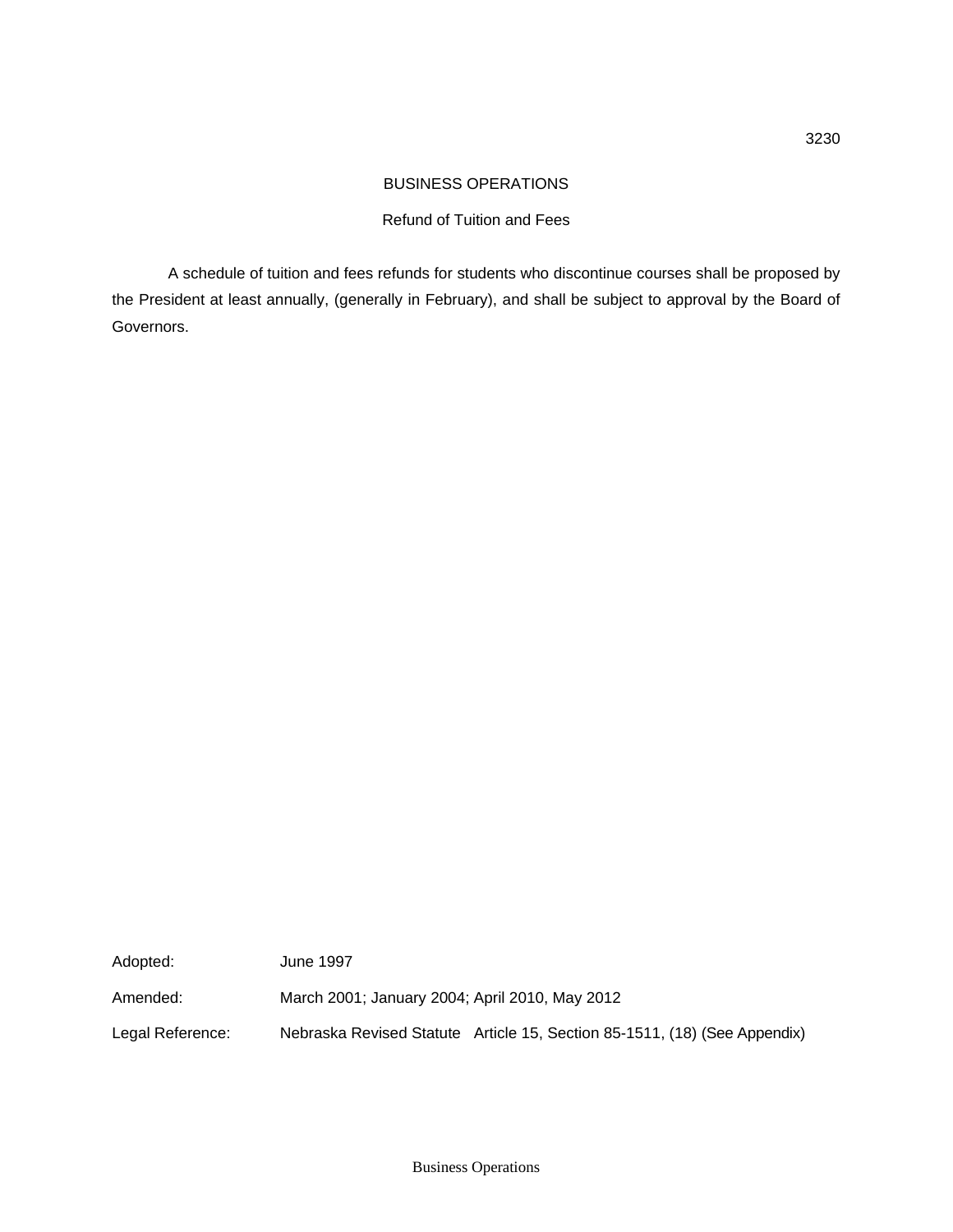# BUSINESS OPERATIONS Refund of Housing Rent

A schedule of housing rent refunds for students who do not complete their housing contracts shall be proposed by the President at least annually, (generally in February) and shall be subject to approval by the Board of Governors.

Adopted: March 1995 Amended: March 2001; June 2004, April 2010, May 2012 Legal Reference: Nebraska Revised Statute 85-1511 (See Appendix)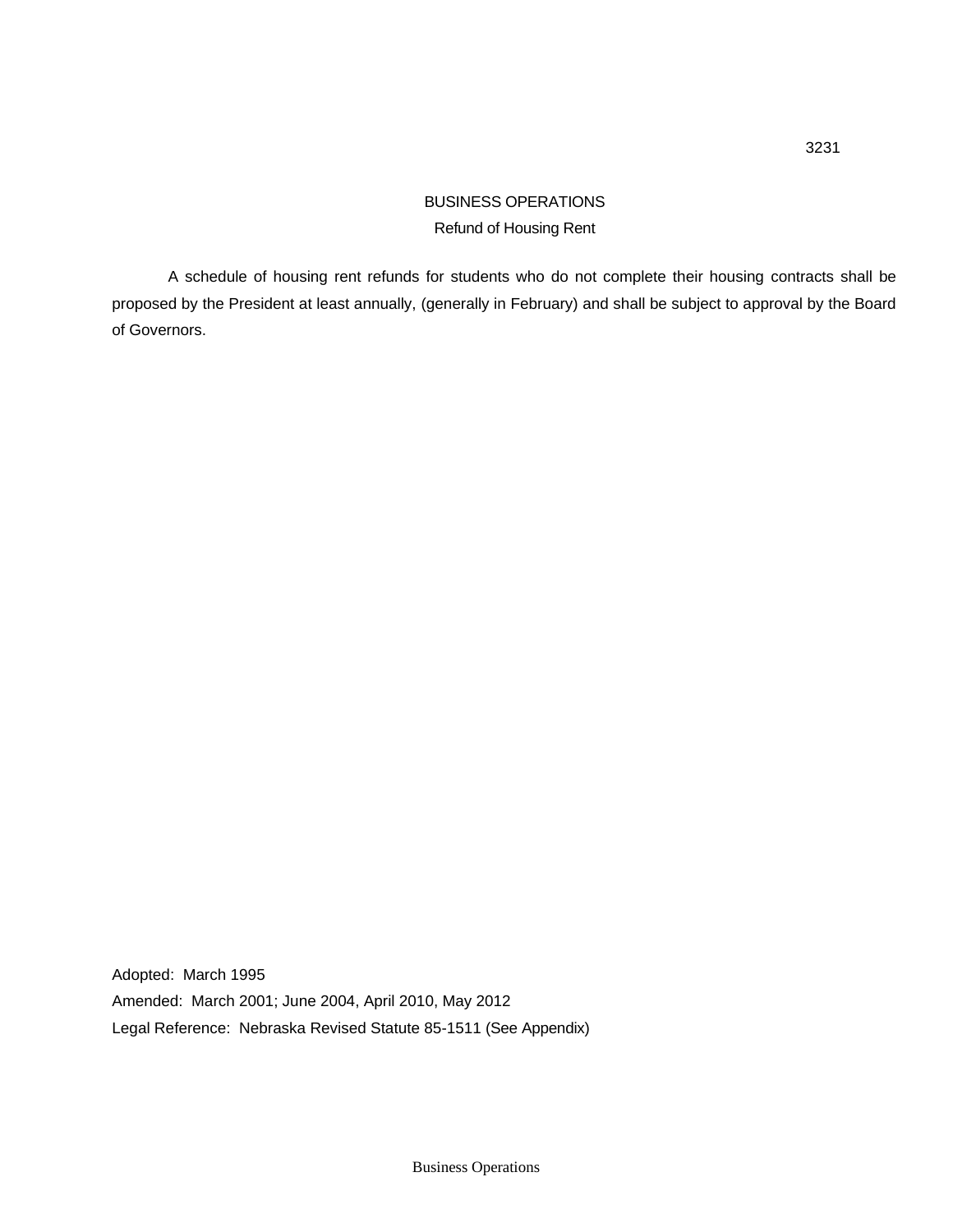#### Purchases by Competitive Bids

The President or designee shall be responsible for establishing purchasing procedures to insure fair and equitable competitive bidding for services, materials, supplies or equipment except as defined in policies 3340 and 1600. Where purchase of an item or service has been conceptually approved by the Board of Governors either expressly or by inclusion in the budget the Board of Governors has adopted for the College, the President is authorized to approve such purchases and/or to solicit quotations and/or bids. For purposes of this policy, purchases means total purchase, not individual item. It is the desire of the Board of Governors to do business within the 18-county area when possible. Such action by the President shall be in accordance with the requirements of state and federal laws and applicable Mid-Plains Community College (MPCC) Board policies.

The President may exercise such authority only in accordance with the following provisions:

- 1. If the cost of purchase is \$5,000 or less, the purchase shall be made by unrestricted, openmarket purchase. The President shall be authorized to approve such purchase orders up to but not in excess of \$5,000.
- 2. If the estimated cost of purchase exceeds \$5,000, but is less than \$10,000, the purchase shall be made by a competitive, informal bidding process, in which quotations and/or bids are solicited from at least three (3) independent vendors, or as many independent vendors as are reasonably and practically available if less than three (3).
- 3. If the estimated cost of the purchase is \$10,000 or more, the purchase shall be made by a competitive, formal bid process, in which bids are to be solicited from at least three (3) independent vendors, or as many independent vendors as are reasonably and practically available if less than three (3).
- 4. If the estimated cost of the purchase is \$25,000 or more, excluding single or sole source items, an invitation to bid shall be published at least once in the legal newspaper circulated in the College's eighteen-county area and/or the most closely associated newspaper to that project.
- 5. Absent compliance with the requirements set forth in subparagraphs (2), (3), and (4) above, no such purchases shall be entered into until approval is granted by the Board of Governors, except as otherwise allowed by subparagraph (9) below.
- 6. The President is not authorized to approve any purchase, purchase order or contract involving an expenditure by the College in an amount in excess of \$50,000 except as may be allowed by subparagraph (9) below. In all other cases, no purchase order shall be issued or purchase made, and no contract binding the College respecting a purchase shall be entered into for an amount in excess of \$50,000 unless the purchase, purchase order or contract has first been expressly approved by the Board of Governors.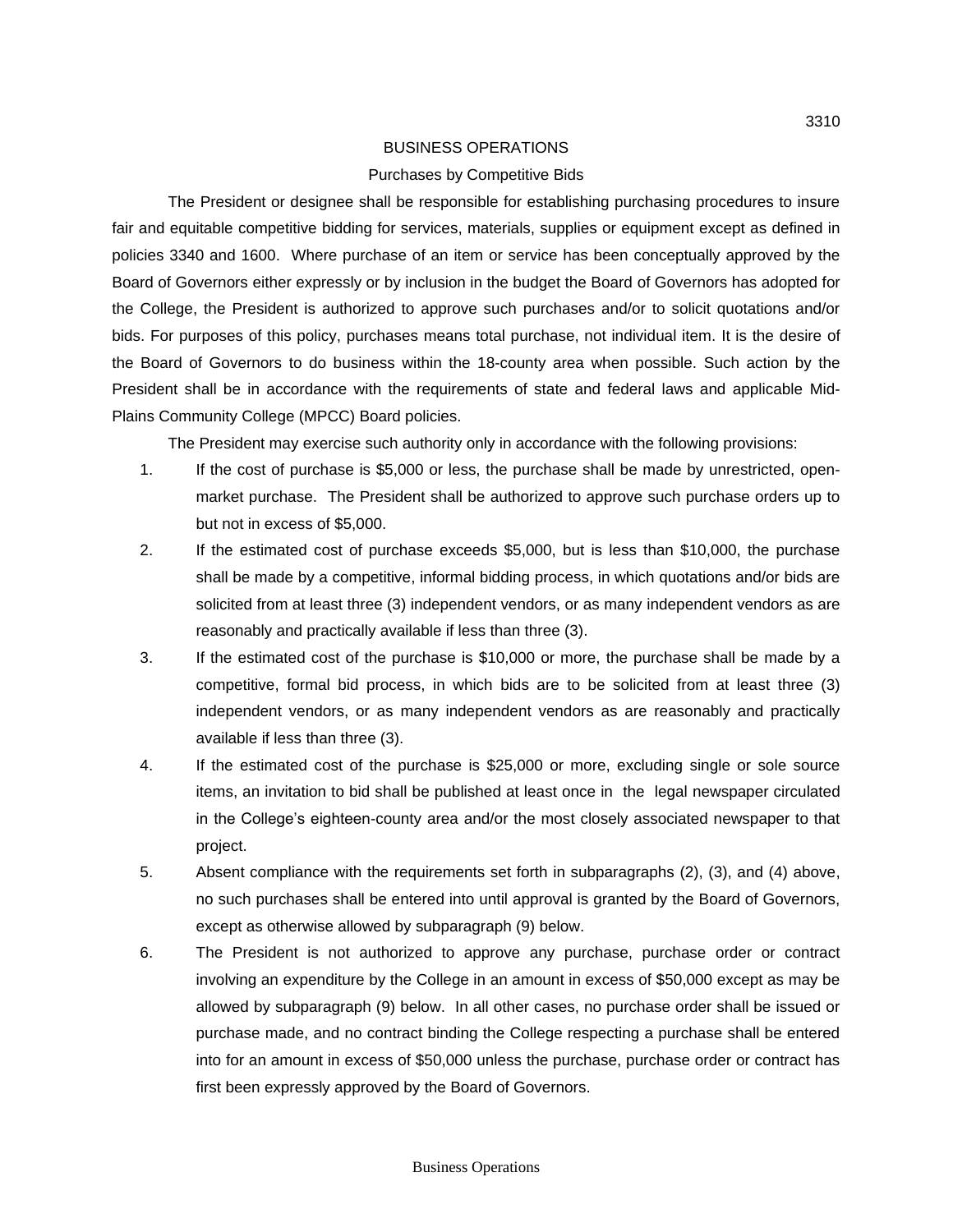- 7. For any purchases under \$50,000, the President, in consultation with the Chair of the Board of Governors, shall not be required to accept the lowest bid if the President does not believe it is in the best interests of the College to accept that bid.
- 8. The President shall submit a report monthly to the Board of Governors of all Presidentapproved purchases costing from \$25,000 to \$50,000 and of all sole source items costing more than \$5,000. The purchase of fixed services, such as utilities and maintenance services shall be exempt from this report.
- 9. The Board of Governors shall not be required to accept the lowest bid if the Board of Governors does not believe it is in the best interests of the College to accept that bid. Further clarification with regard to any bid may be requested by the President.
- 10. In an emergency situation, the President may, with the approval of the Chair of the Board of Governors, depart from the otherwise applicable requirements of the Board Policy 3310. If the Chair of the Board of Governors is not reasonably available, the Vice-Chair of the Board of Governors may give such approval. The President shall report any such departure from Policy 3310 to the full Board of Governors at the earliest opportunity.
- 11. The President is authorized to approve a purchase on behalf of the College that is not budgeted in an amount not to exceed \$10,000. Such purchase shall be included in the consent agenda for ratification at the next meeting of the Board of Governors.

Adopted: February 2004 Amended: January 2006, May 2012, August 2017, July 2018, December 2019 Legal Reference: Nebraska Revised Statutes 85-1511 (1), (4), (5), (12), (15) (See Appendix)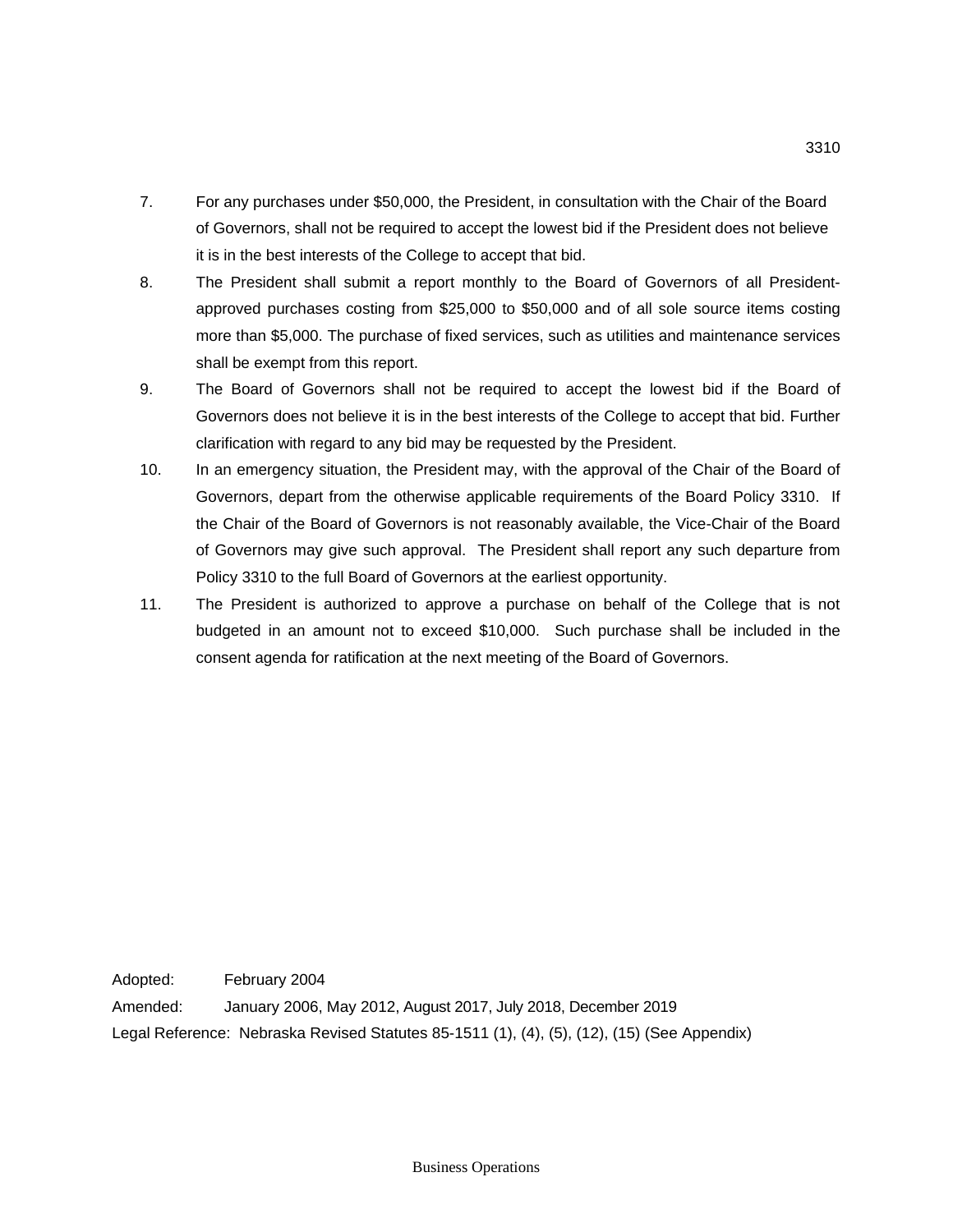## BUSINESS OPERATIONS Contract Purchases

The President or designee is authorized to enter into purchase contracts and execute and deliver an instrument in the name of, or on behalf of Mid-Plains Community College within established policy limits unless the document is required to be executed by the Chair of the Board of Governors.

Amended: March 2001, May 2012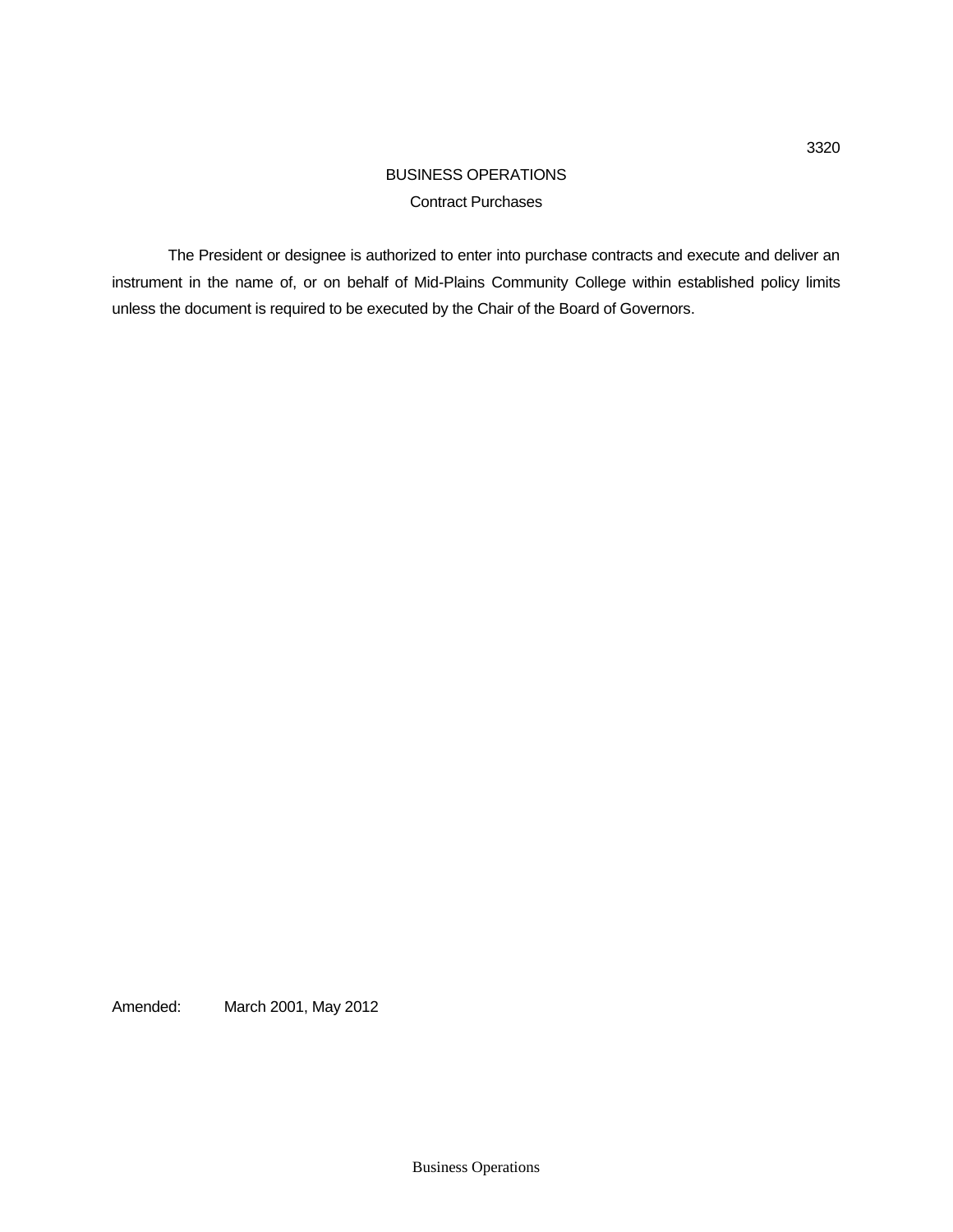# BUSINESS OPERATIONS Purchasing Procedures

Requisitions and Purchasing. All purchasing of materials, supplies and services will be done pursuant to procedures developed by the Business Office.

Amended: March 2001; May 2010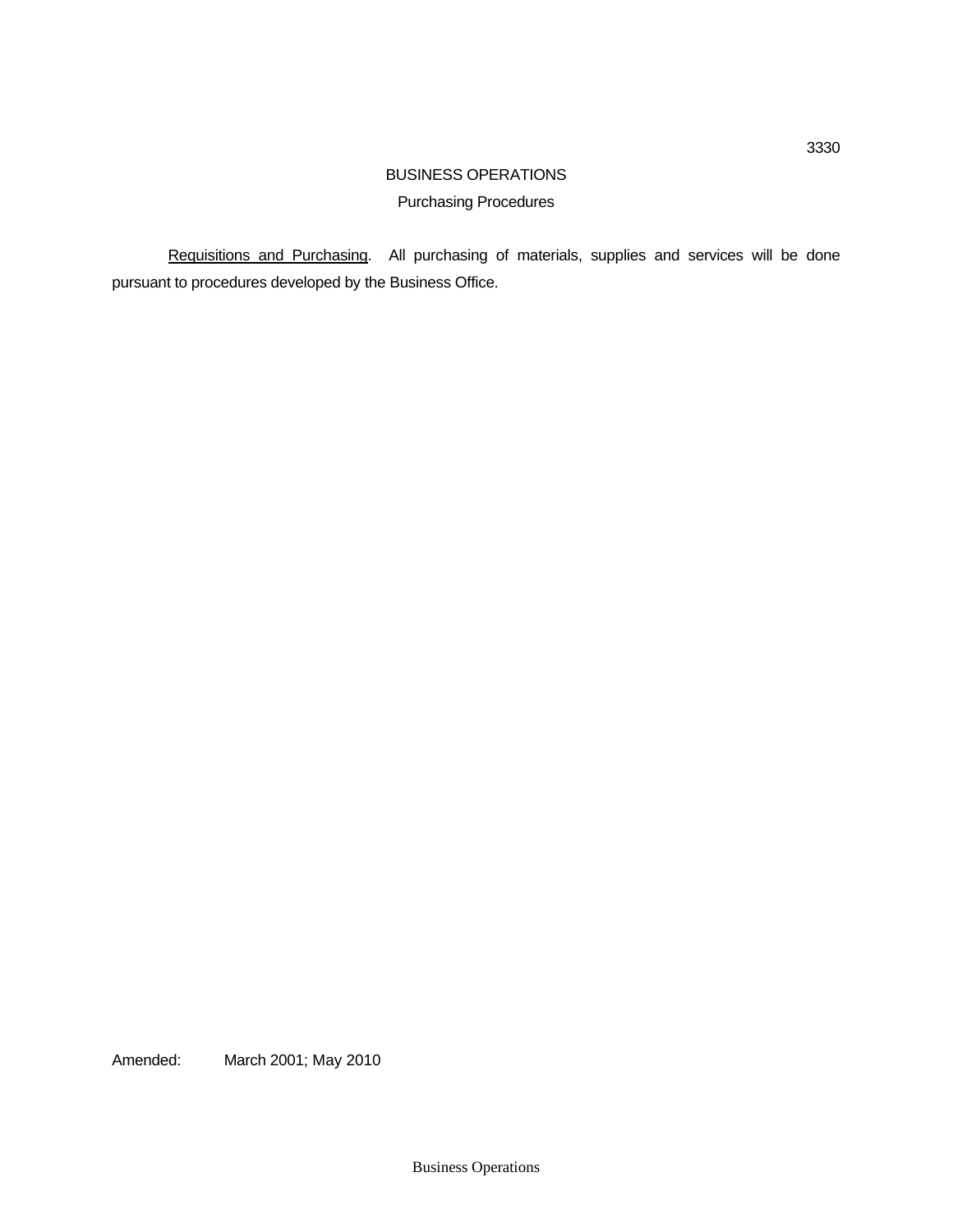#### Architectural/Engineering Services

From time to time, the President shall make a recommendation to the Board to retain an architectural firm to provide services to Mid-Plains Community College (MPCC) on any construction project, which, by local building codes, requires the services of a licensed architect, and is estimated to cost less than \$2,000,000. Prior to recommending an architectural firm, the President or designee shall issue a "Request for Qualifications" (RFQ) for Nebraska licensed architectural firms. Two members of the Board of Governors will sit in on the interviews as part of the architectural review process. The President will make a recommendation to the Board of Governors based on those interviews. The architectural review process may include consideration of the location of the firm. For each project that is estimated to exceed \$2,000,000, the President or designee shall issue a separate RFQ seeking Nebraska licensed architectural/engineering firms and shall follow the process as outlined above.

Adopted: May 2012 Amended: August 2017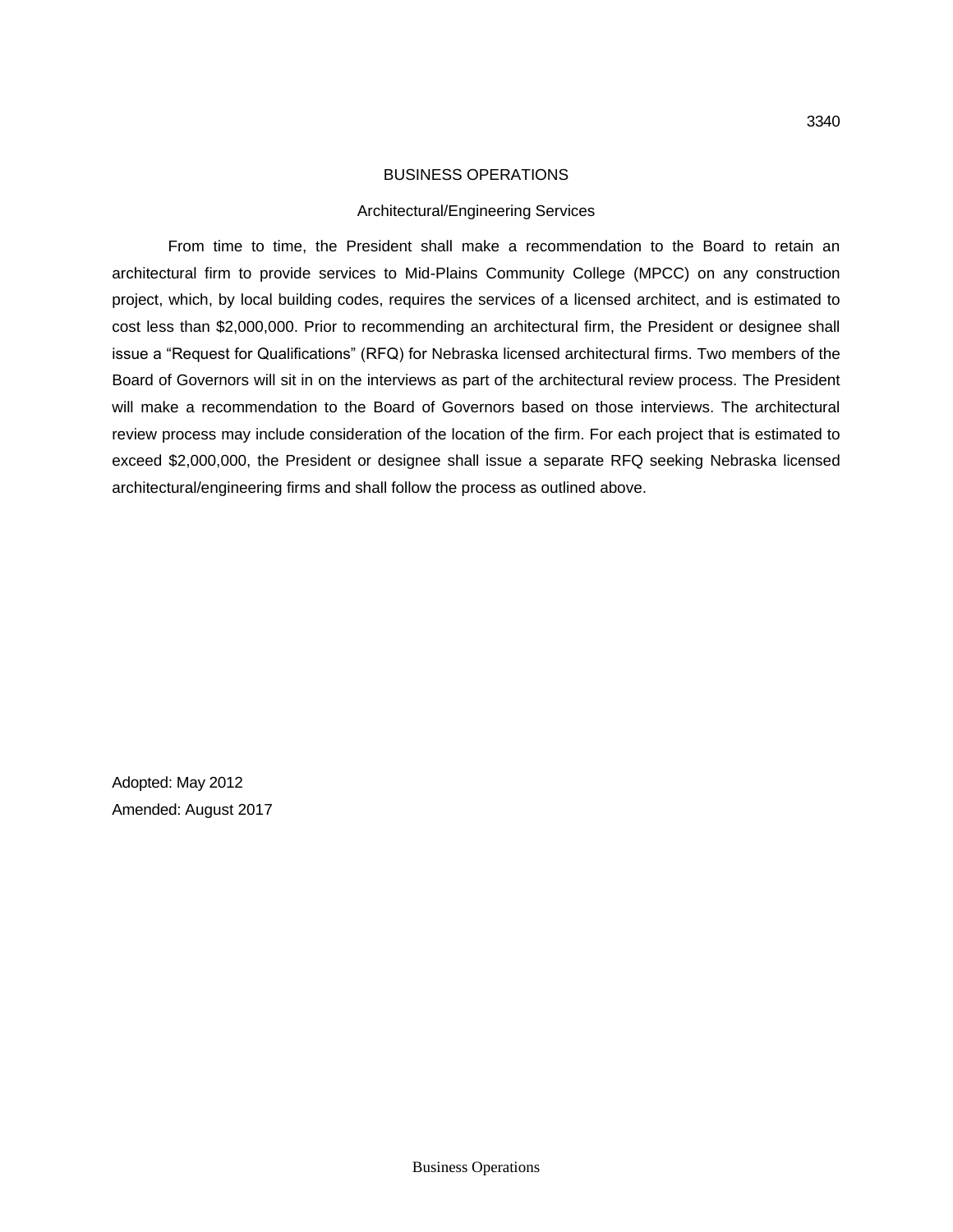# BUSINESS OPERATIONS Annual Audit

The Mid-Plains Community College shall engage the services of a certified public accountant to conduct an annual audit of all accounts.

Amended: March 2001, May 2012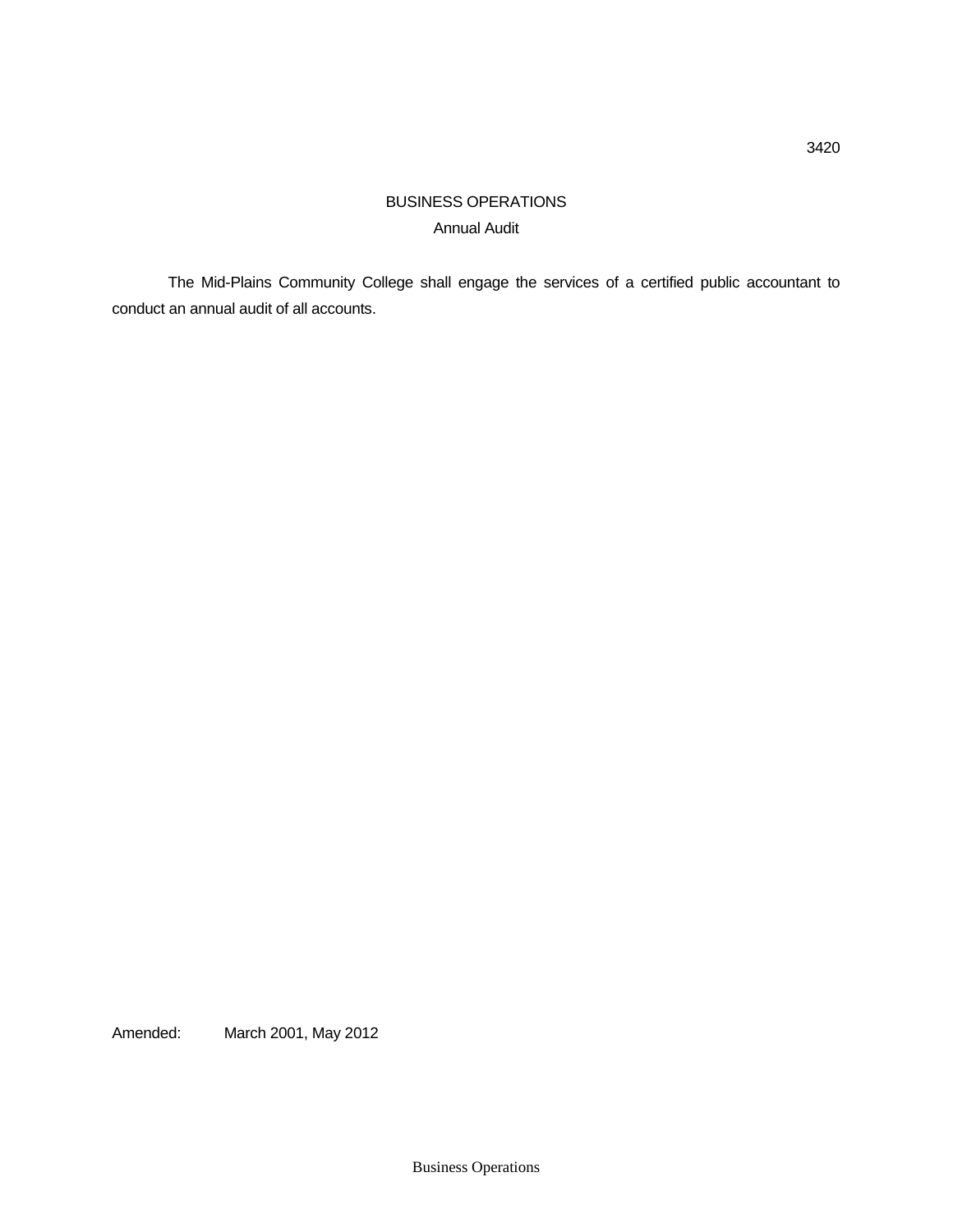#### Banking Procedures

The President and the Vice President of Administrative Services shall be authorized to establish necessary insured bank accounts for the college. Accounts are to be established only at financial institutions that have a branch location within the eighteen counties of the service area of the Mid-Plains Community College (MPCC).

The President and the Vice President of Administrative Services are authorized to purchase investments or to use savings accounts for the determined cash available that is not necessary to meet current cash flow requirements. The College President and Vice President of Administrative Services are authorized to negotiate rates with the Area financial institutions.

The President and the Vice President of Administrative Services are authorized to establish petty cash funds within MPCC and to establish and implement cash processing procedures for all revenue.

Amended: March 2001; April 2010; May 2012; February 2014; August 2017; July 2018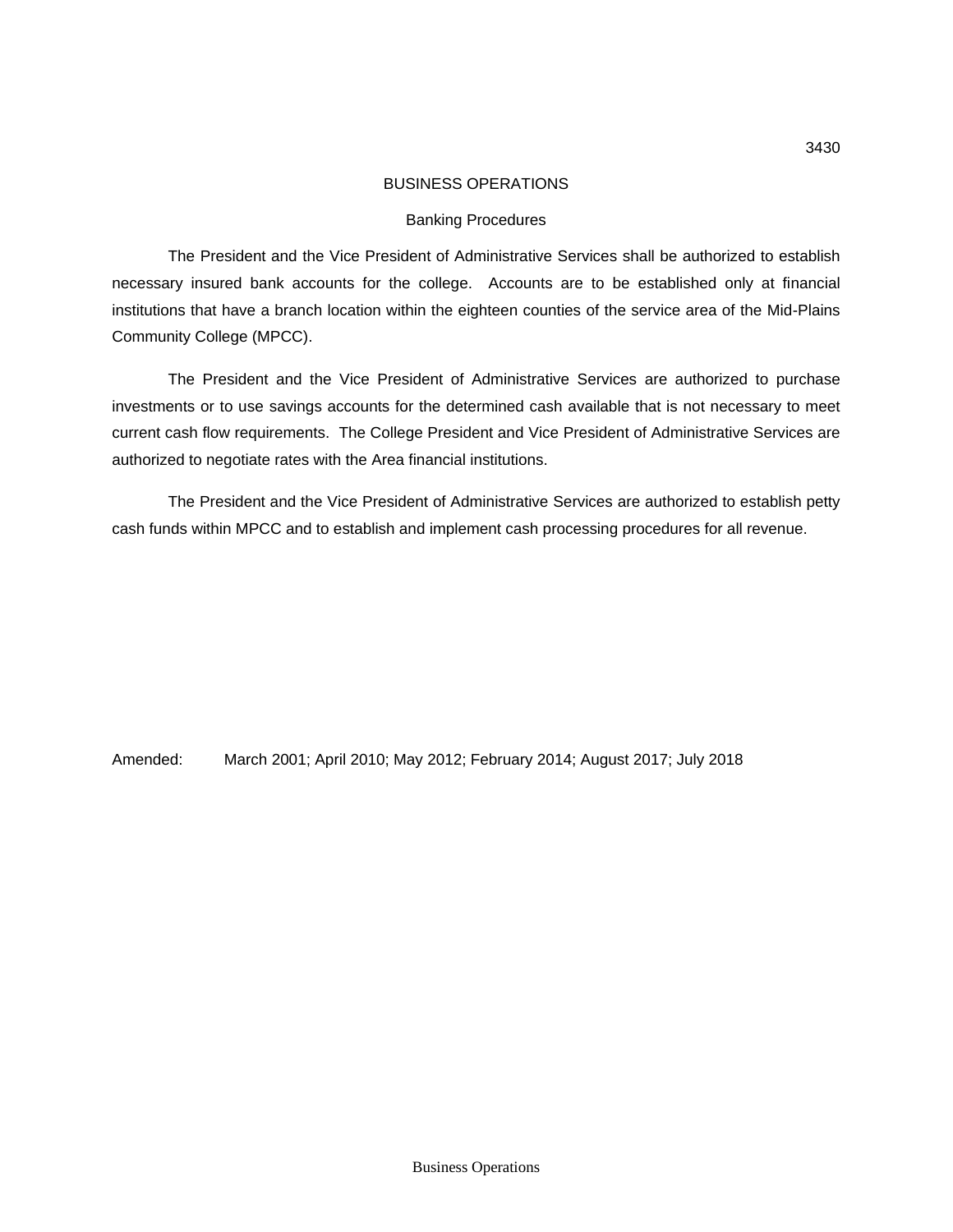# BUSINESS OPERATIONS Necessary Cash Reserves

The cash reserve budgeted each fiscal year shall be reviewed and approved by the Board of Governors at the time the annual budget is adopted by the Board of Governors. The annual budget submitted by the President to the Board of Governors shall provide for a cash reserve in the unrestricted general fund equal to an amount no less than 15% nor greater than 35% of the unrestricted general fund expenditure budget plus mandatory transfers. The President may submit to the Board of Governors with the annual budget an option for consideration by the Board of Governors of a cash reserve in the unrestricted general fund outside such percentage range.

Mid-Plains Community College shall have, at the end of each fiscal year, an unencumbered cash reserve in the unrestricted general fund equal to an amount no less than 15% nor greater than 35% of the unrestricted general fund expenditure budget plus mandatory transfers. If such unrestricted general fund budget balance is outside such percentage range, the President shall inform the Board of Governors who may adopt a corrective plan for the ensuing budget year.

Adopted: March 2001

Amended: May 2009

Legal Reference: Nebraska Revised Statute 13-504(1)(b) (See Appendix)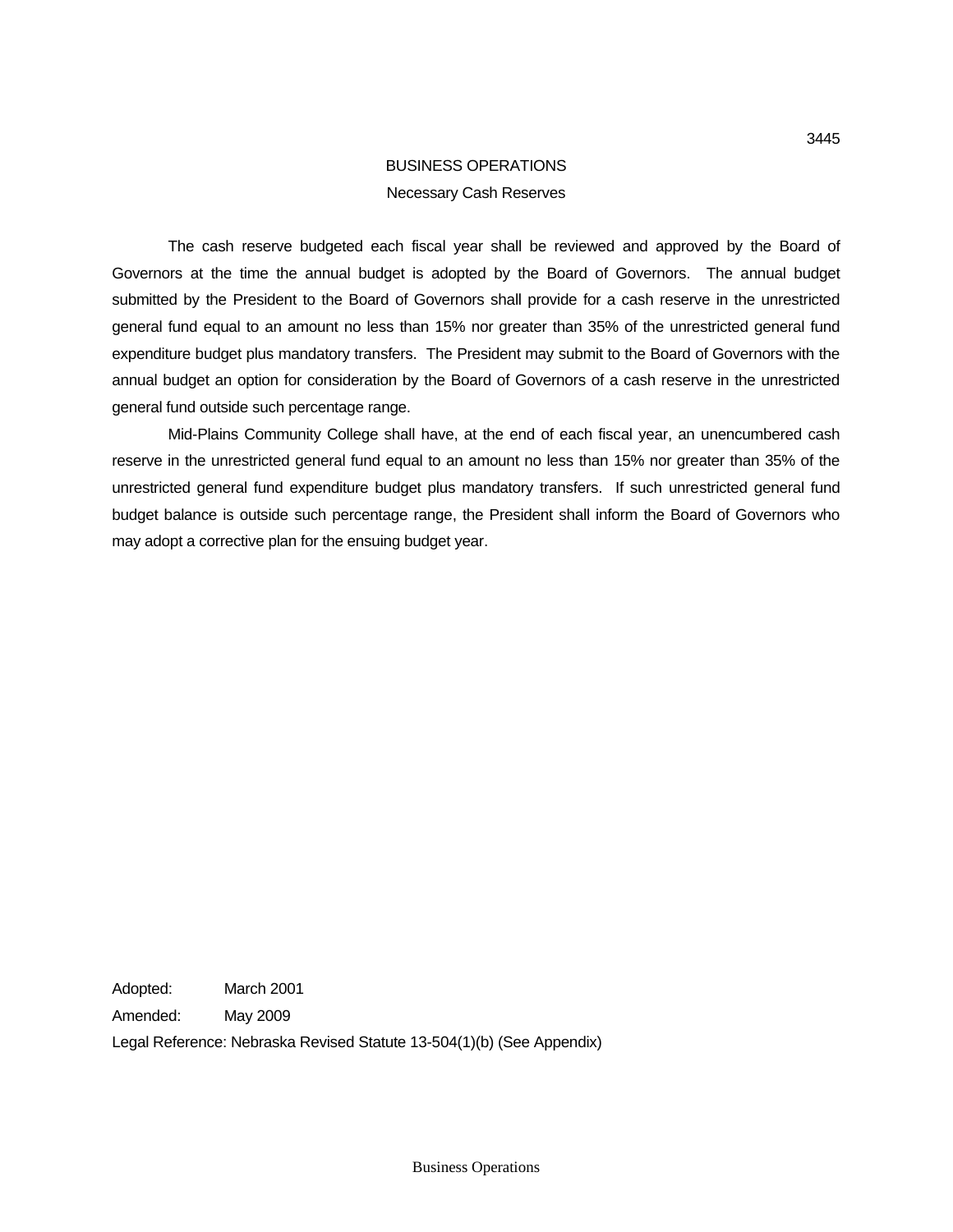### Mid-Plains Community College Property

The President, or designee, shall be responsible for the establishment of procedures for inventory, record keeping, security, disposal of property, and for the use and maintenance of vehicles.

The College will retain records as provided by Nebraska statutes and the Records Retention and Disposition Schedule submitted by the College to the Nebraska State Records Administrator.

Any sale of property shall be made pursuant to Nebraska law. Any purchase, sale, conveyance, or lease of real property shall only be effective when authorized by an affirmative vote of at least two-thirds of all the members of the Board.

Adopted: March 2001 Amended: March 2012; December 2020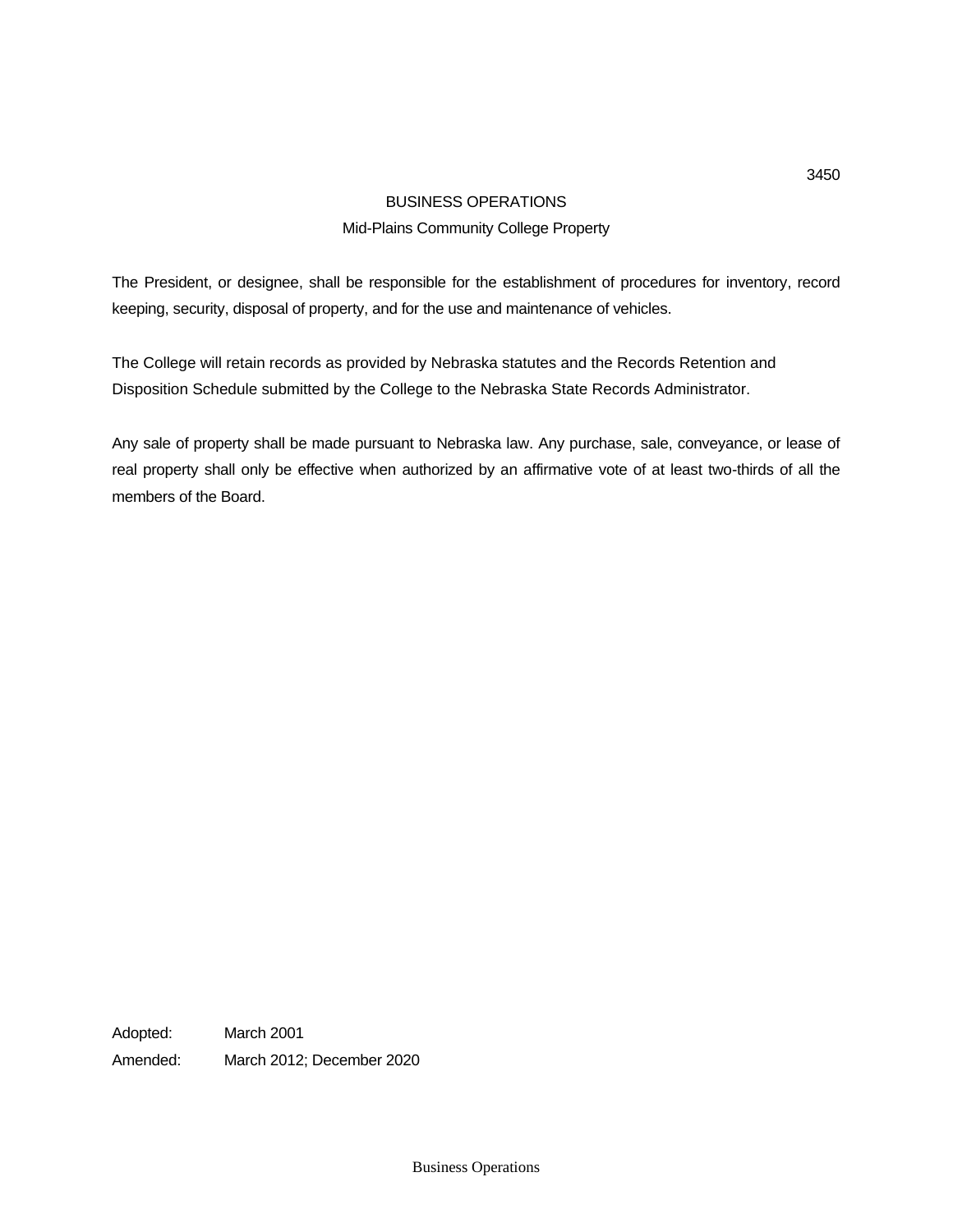#### Grants, Gifts and Donations

The President shall notify the Board of Governors when the receipt of gifts and donations exceeds \$10,000, or has a long-term financial impact on Mid-Plains Community College (MPCC). The President shall not accept any such gift that causes harm to the reputation of MPCC, or may not align with MPCC policies.

The President shall seek Board of Governors approval to apply for all grants in which MPCC's annual financial commitment exceeds \$10,000. In an emergency situation the President may, with the approval of the Chair of the Board of Governors, apply for any such grant. If the Chair of the Board of Governors is not reasonably available, the Vice-Chair of the Board of Governors may give approval. The President shall report any such application to the full Board of Governors at the earliest opportunity.

Gifts and donations received by MPCC shall be transferred to either the North Platte Community College Foundation or the McCook College Foundation, as appropriate.

Adopted: December 1995

Amended: March 2001; June 2009; May 2012; February 2014